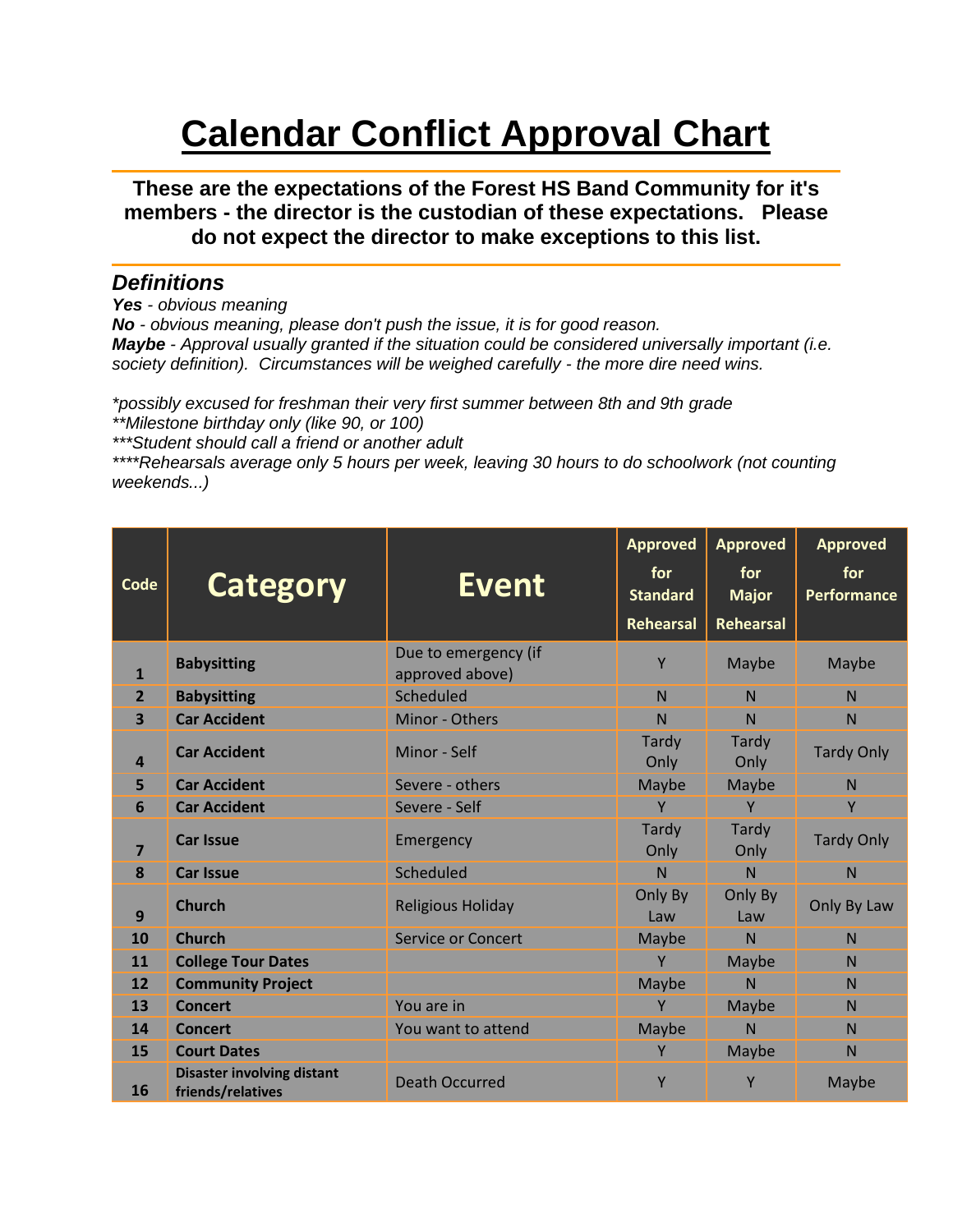| 17 | <b>Disaster involving distant</b><br>friends/relatives | <b>Near Death / Missing</b>               | Y            | Maybe        | Maybe        |
|----|--------------------------------------------------------|-------------------------------------------|--------------|--------------|--------------|
|    | <b>Disaster involving distant</b>                      |                                           |              |              |              |
| 18 | friends/relatives                                      | No one dead                               | N            | N            | N            |
| 19 | <b>Family events</b>                                   | Anniversary                               | $\mathsf{N}$ | N            | $\mathsf{N}$ |
| 20 | <b>Family events</b>                                   | <b>Birthday Party</b>                     | $N^*$        | $N^*$        | $\mathsf{N}$ |
| 21 | <b>Family events</b>                                   | Coming Back from War for 2+<br>Days       | Maybe        | Maybe        | $\mathsf{N}$ |
| 22 | <b>Family events</b>                                   | Coming Back from War for<br>One Day       | Y            | Υ            | Maybe        |
| 23 | <b>Family events</b>                                   | <b>Coming Back from War</b><br>Permanent  | Maybe        | $\mathsf{N}$ | $\mathsf{N}$ |
| 24 | <b>Family events</b>                                   | Going off to war the next day             | Y            | Y            | Maybe        |
| 25 | <b>Family events</b>                                   | Reunion                                   | Maybe        | Maybe        | N            |
| 26 | <b>Family events</b>                                   | Vacation                                  | $N^*$        | $\mathsf{N}$ | $\mathsf{N}$ |
| 27 | Fire / Robbery                                         |                                           | Maybe        | Maybe        | Maybe        |
| 28 | <b>Funeral</b>                                         | Distant Cousin / Friend                   | Maybe        | Maybe        | Maybe        |
| 29 | <b>Funeral</b>                                         | <b>Immediate Family</b>                   | Y            | Υ            | Υ            |
| 30 | <b>Funeral</b>                                         | Pet                                       | N            | N            | $\mathsf{N}$ |
| 31 | <b>Haircut</b>                                         |                                           | N            | N            | N            |
| 32 | <b>LHS Club Activity</b>                               |                                           | Maybe        | Maybe        | N            |
| 33 | <b>Medical</b>                                         | <b>Broken Limb</b>                        | Maybe        | Maybe        | $\mathsf{N}$ |
| 34 | <b>Medical</b>                                         | Contagious Fever, Flu, Strep,<br>etc      | Y            | Y            | Maybe        |
| 35 | <b>Medical</b>                                         | Distant Relative / Friend                 | Maybe        | N            | $\mathsf{N}$ |
| 36 | <b>Medical</b>                                         | Headache                                  | N            | N            | N            |
| 37 | <b>Medical</b>                                         | <b>Immediate Family</b>                   | Y            | Maybe        | Maybe        |
| 38 | <b>Medical</b>                                         | <b>Mental Health Day</b>                  | N            | N            | N            |
| 39 | <b>Medical</b>                                         | Minor Ailment - other                     | Maybe        | N            | N            |
| 40 | <b>Medical</b>                                         | Minor cold, stubbed toe,<br>scratched arm | N            | N            | $\mathsf{N}$ |
| 41 | <b>Medical</b>                                         | Pet                                       | N            | N            | $\mathsf{N}$ |
| 42 | <b>Medical</b>                                         | Self - Emergency Major                    | Y            | Y            | Y            |
| 43 | <b>Medical</b>                                         | Self - Emergency Minor                    | Maybe        | $\mathsf{N}$ | N            |
| 44 | <b>Medical</b>                                         | Self - Pre scheduled                      | N            | $\mathsf{N}$ | $\mathsf{N}$ |
| 45 | <b>Medical</b>                                         | Someone giving birth                      | Maybe        | N            | $\mathsf{N}$ |
| 46 | <b>Medical</b>                                         | Time of the Month                         | Maybe        | $\mathsf{N}$ | N            |
| 47 | <b>Medical - Dental</b><br><b>Appointment</b>          | Emergency                                 | Y            | Y            | Maybe        |
| 48 | <b>Medical - Dental</b><br><b>Appointment</b>          | Scheduled                                 | ${\sf N}$    | ${\sf N}$    | ${\sf N}$    |
| 49 | <b>Medical - Doctor's</b><br><b>Appointment</b>        | Last minute                               | Y            | Maybe        | ${\sf N}$    |
| 50 | <b>Medical - Doctor's</b><br><b>Appointment</b>        | Scheduled                                 | $\mathsf{N}$ | ${\sf N}$    | ${\sf N}$    |
| 51 | <b>Mentor Meeting</b>                                  |                                           | Maybe        | ${\sf N}$    | ${\sf N}$    |